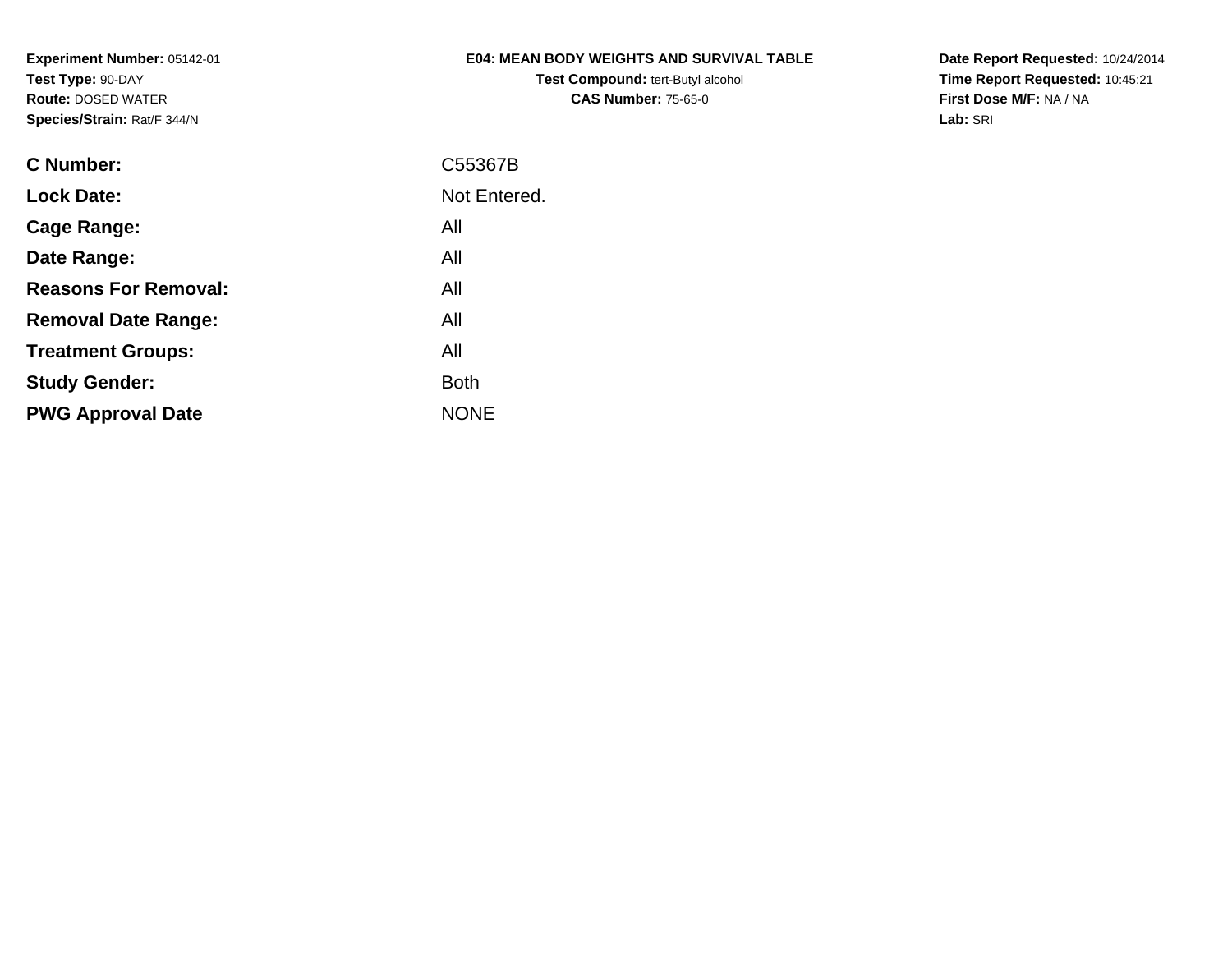#### **E04: MEAN BODY WEIGHTS AND SURVIVAL TABLE**

## **Test Compound:** tert-Butyl alcohol

**CAS Number:** 75-65-0

**Date Report Requested:** 10/24/2014**Time Report Requested:** 10:45:21**First Dose M/F:** NA / NA**Lab:** SRI

### **MALE**

| <b>DAY</b>                | $0.0\%$ |    |       | 0.25%       |    |       | 0.5%        |    |       | 1.0%        |    |
|---------------------------|---------|----|-------|-------------|----|-------|-------------|----|-------|-------------|----|
|                           | WT(g)   | N  | WT(g) | % OF CNTL N |    | WT(g) | % OF CNTL N |    | WT(g) | % OF CNTL N |    |
|                           | 117.2   | 10 | 114.6 | 97.8        | 10 | 113.4 | 96.7        | 10 | 114.8 | 97.9        | 10 |
| 8                         | 150.7   | 10 | 148.7 | 98.7        | 10 | 148.2 | 98.4        | 10 | 148.9 | 98.8        | 10 |
| 15                        | 175.4   | 10 | 167.7 | 95.6        | 10 | 171.5 | 97.7        | 10 | 168.7 | 96.2        | 10 |
| 22                        | 204.8   | 10 | 196.5 | 96.0        | 10 | 200.7 | 98.0        | 10 | 193.3 | 94.4        | 10 |
| 29                        | 232.7   | 10 | 223.5 | 96.0        | 10 | 222.3 | 95.5        | 10 | 217.5 | 93.5        | 10 |
| 36                        | 255.3   | 10 | 244.7 | 95.9        | 10 | 246.6 | 96.6        | 10 | 236.9 | 92.8        | 10 |
| 43                        | 271.5   | 10 | 258.6 | 95.3        | 10 | 262.0 | 96.5        | 10 | 245.4 | 90.4        | 10 |
| 50                        | 288.6   | 10 | 276.3 | 95.8        | 10 | 277.1 | 96.0        | 10 | 263.1 | 91.2        | 10 |
| 57                        | 304.5   | 10 | 292.2 | 96.0        | 10 | 292.0 | 95.9        | 10 | 276.7 | 90.9        | 10 |
| 64                        | 319.6   | 10 | 305.8 | 95.7        | 10 | 303.8 | 95.1        | 10 | 288.6 | 90.3        | 10 |
| 71                        | 331.6   | 10 | 315.5 | 95.1        | 10 | 316.1 | 95.3        | 10 | 297.7 | 89.8        | 10 |
| 78                        | 344.0   | 10 | 329.6 | 95.8        | 10 | 326.3 | 94.8        | 10 | 303.5 | 88.2        | 10 |
| 85                        | 355.3   | 10 | 341.2 | 96.1        | 10 | 338.7 | 95.3        | 10 | 313.1 | 88.1        | 10 |
| <b>TERM</b><br><b>SAC</b> | 361.2   | 10 | 340.8 | 94.4        | 10 | 335.1 | 92.8        | 10 | 317.6 | 87.9        | 10 |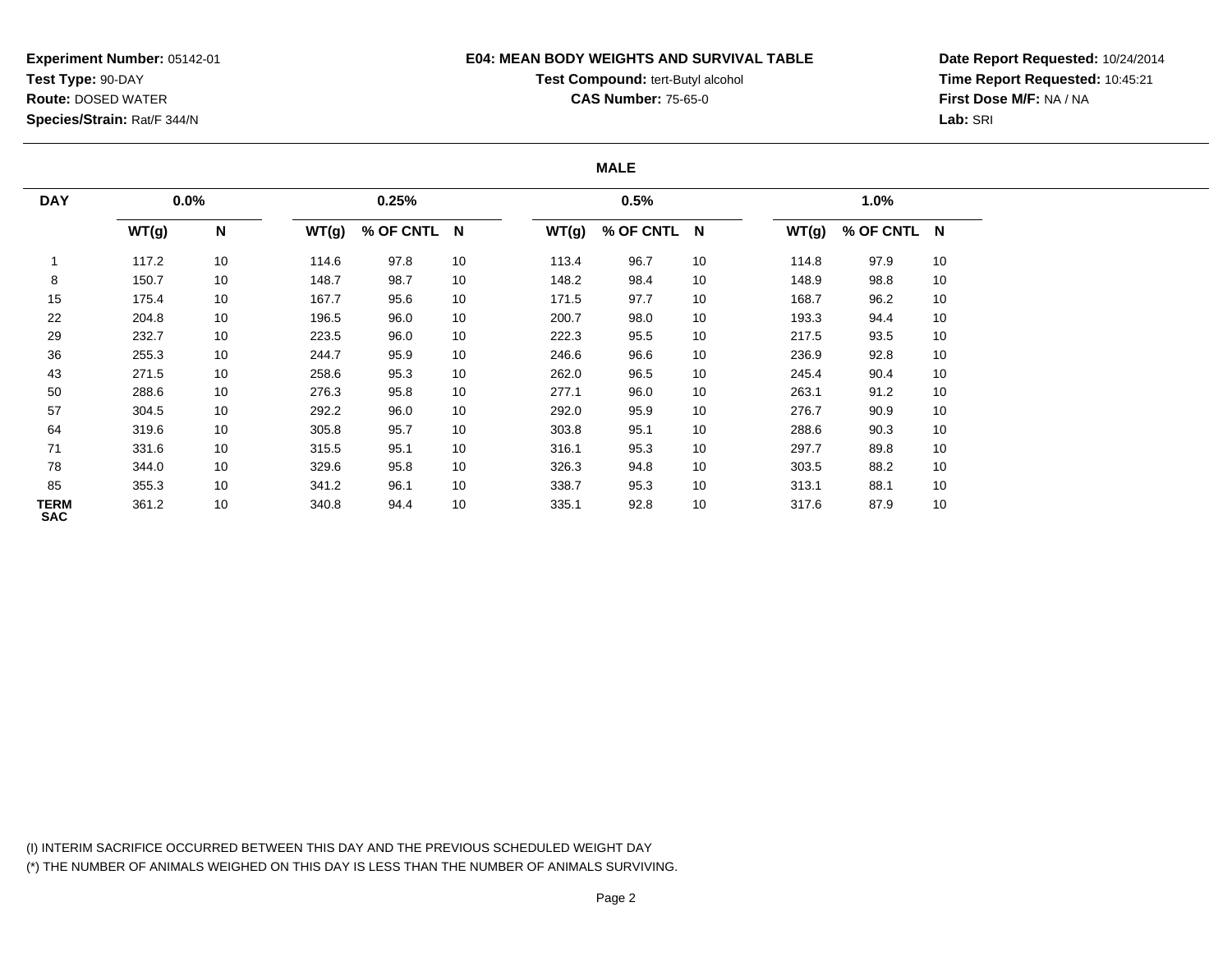### **E04: MEAN BODY WEIGHTS AND SURVIVAL TABLE**

**Test Compound:** tert-Butyl alcohol **CAS Number:** 75-65-0

**Date Report Requested:** 10/24/2014**Time Report Requested:** 10:45:21**First Dose M/F:** NA / NA**Lab:** SRI

#### **MALE**

| <b>DAY</b>                |       | 2.0%        |    |       | 4.0%        |                |
|---------------------------|-------|-------------|----|-------|-------------|----------------|
|                           | WT(g) | % OF CNTL N |    | WT(g) | % OF CNTL N |                |
| 1                         | 114.0 | 97.2        | 10 | 111.4 | 95.0        | 10             |
| 8                         | 137.8 | 91.4        | 10 | 113.7 | 75.4        | 10             |
| 15                        | 156.2 | 89.1        | 10 | 115.9 | 66.1        | 10             |
| 22                        | 183.7 | 89.7        | 10 | 109.9 | 53.7        | 10             |
| 29                        | 207.6 | 89.2        | 10 | 109.9 | 47.2        | 9              |
| 36                        | 225.5 | 88.3        | 10 | 118.5 | 46.4        | 7              |
| 43                        | 232.2 | 85.5        | 10 | 110.8 | 40.8        | 5              |
| 50                        | 247.0 | 85.6        | 10 | 98.5  | 34.1        | 3              |
| 57                        | 260.0 | 85.4        | 10 | 99.7  | 32.7        | $\overline{2}$ |
| 64                        | 270.0 | 84.5        | 10 | 106.0 | 33.2        | $\overline{2}$ |
| 71                        | 279.1 | 84.2        | 10 | 108.4 | 32.7        | 2              |
| 78                        | 288.0 | 83.7        | 10 | 95.1  | 27.6        | 2              |
| 85                        | 294.3 | 82.8        | 10 |       |             |                |
| <b>TERM</b><br><b>SAC</b> | 297.2 | 82.3        | 10 |       |             |                |

\*\*\*END OF MALE DATA\*\*\*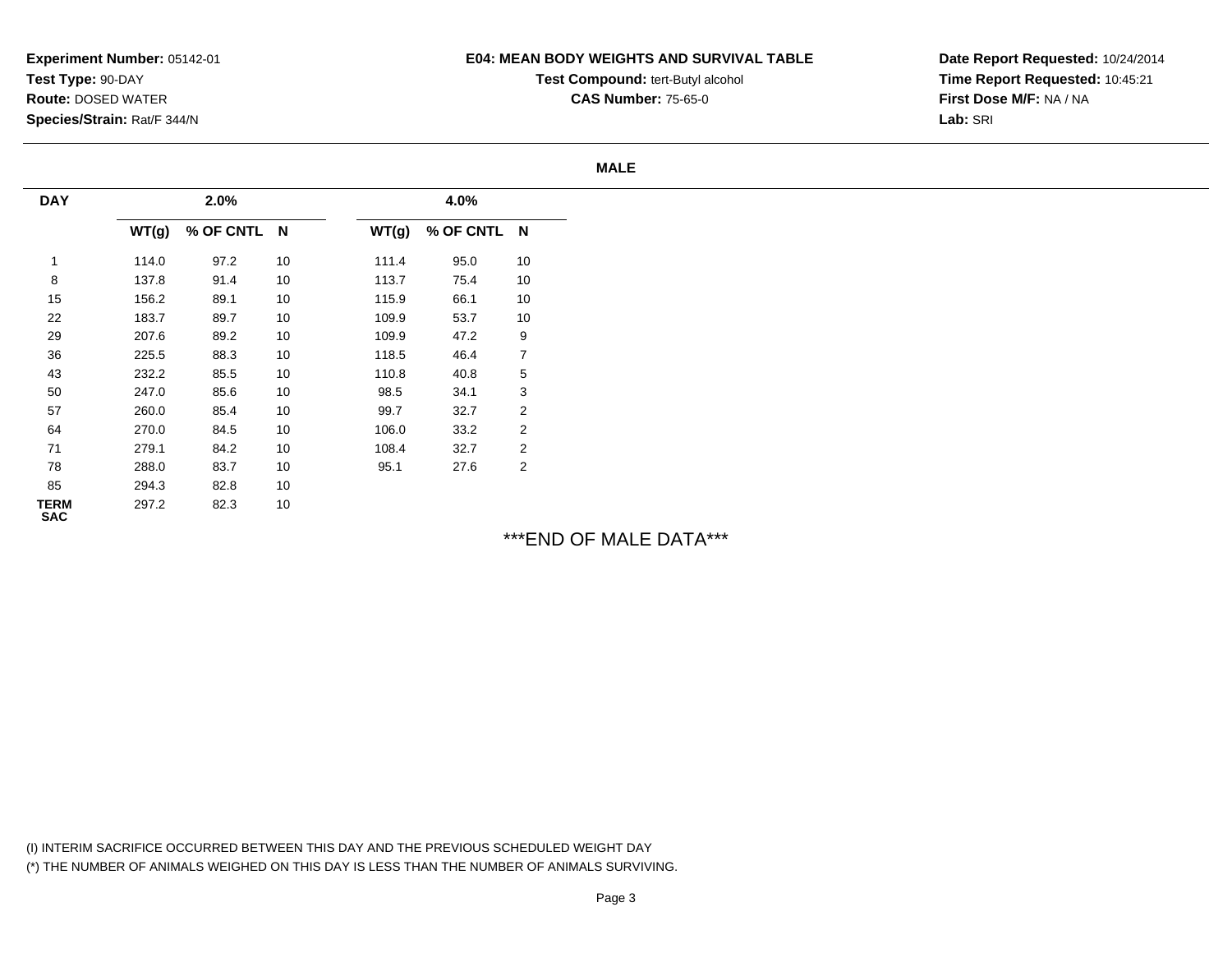### **E04: MEAN BODY WEIGHTS AND SURVIVAL TABLE**

# **Test Compound:** tert-Butyl alcohol

**CAS Number:** 75-65-0

**Date Report Requested:** 10/24/2014**Time Report Requested:** 10:45:21**First Dose M/F:** NA / NA**Lab:** SRI

#### **FEMALE**

| <b>DAY</b>         | 0.0%  |    |       | 0.25%       |    |       | 0.5%        |    |       | 1.0%        |    |
|--------------------|-------|----|-------|-------------|----|-------|-------------|----|-------|-------------|----|
|                    | WT(g) | N  | WT(g) | % OF CNTL N |    | WT(g) | % OF CNTL N |    | WT(g) | % OF CNTL N |    |
|                    | 91.3  | 10 | 91.4  | 100.1       | 10 | 92.3  | 101.1       | 10 | 91.1  | 99.8        | 10 |
| 8                  | 110.2 | 10 | 111.3 | 100.9       | 10 | 112.5 | 102.0       | 10 | 112.1 | 101.7       | 10 |
| 15                 | 123.7 | 10 | 125.9 | 101.8       | 10 | 125.4 | 101.3       | 10 | 125.1 | 101.1       | 10 |
| 22                 | 134.0 | 10 | 136.9 | 102.2       | 10 | 136.5 | 101.9       | 10 | 135.6 | 101.2       | 10 |
| 29                 | 146.2 | 10 | 148.4 | 101.5       | 10 | 148.6 | 101.6       | 10 | 146.3 | 100.0       | 10 |
| 36                 | 155.0 | 10 | 157.4 | 101.5       | 10 | 157.4 | 101.5       | 10 | 156.3 | 100.8       | 10 |
| 43                 | 160.1 | 10 | 163.6 | 102.2       | 10 | 163.9 | 102.3       | 10 | 163.0 | 101.8       | 10 |
| 50                 | 166.2 | 10 | 170.3 | 102.5       | 10 | 166.7 | 100.3       | 10 | 169.9 | 102.3       | 10 |
| 57                 | 171.1 | 10 | 174.6 | 102.1       | 10 | 172.1 | 100.6       | 10 | 174.4 | 101.9       | 10 |
| 64                 | 176.5 | 10 | 180.2 | 102.1       | 10 | 177.9 | 100.8       | 10 | 179.5 | 101.7       | 10 |
| 71                 | 179.8 | 10 | 181.3 | 100.8       | 10 | 180.1 | 100.2       | 10 | 181.9 | 101.2       | 10 |
| 78                 | 181.8 | 10 | 186.1 | 102.4       | 10 | 182.8 | 100.5       | 10 | 186.1 | 102.3       | 10 |
| 85                 | 179.4 | 10 | 182.6 | 101.8       | 10 | 180.1 | 100.4       | 10 | 181.0 | 100.9       | 10 |
| TERM<br><b>SAC</b> | 185.7 | 10 | 188.8 | 101.7       | 10 | 186.6 | 100.4       | 10 | 187.6 | 101.0       | 10 |